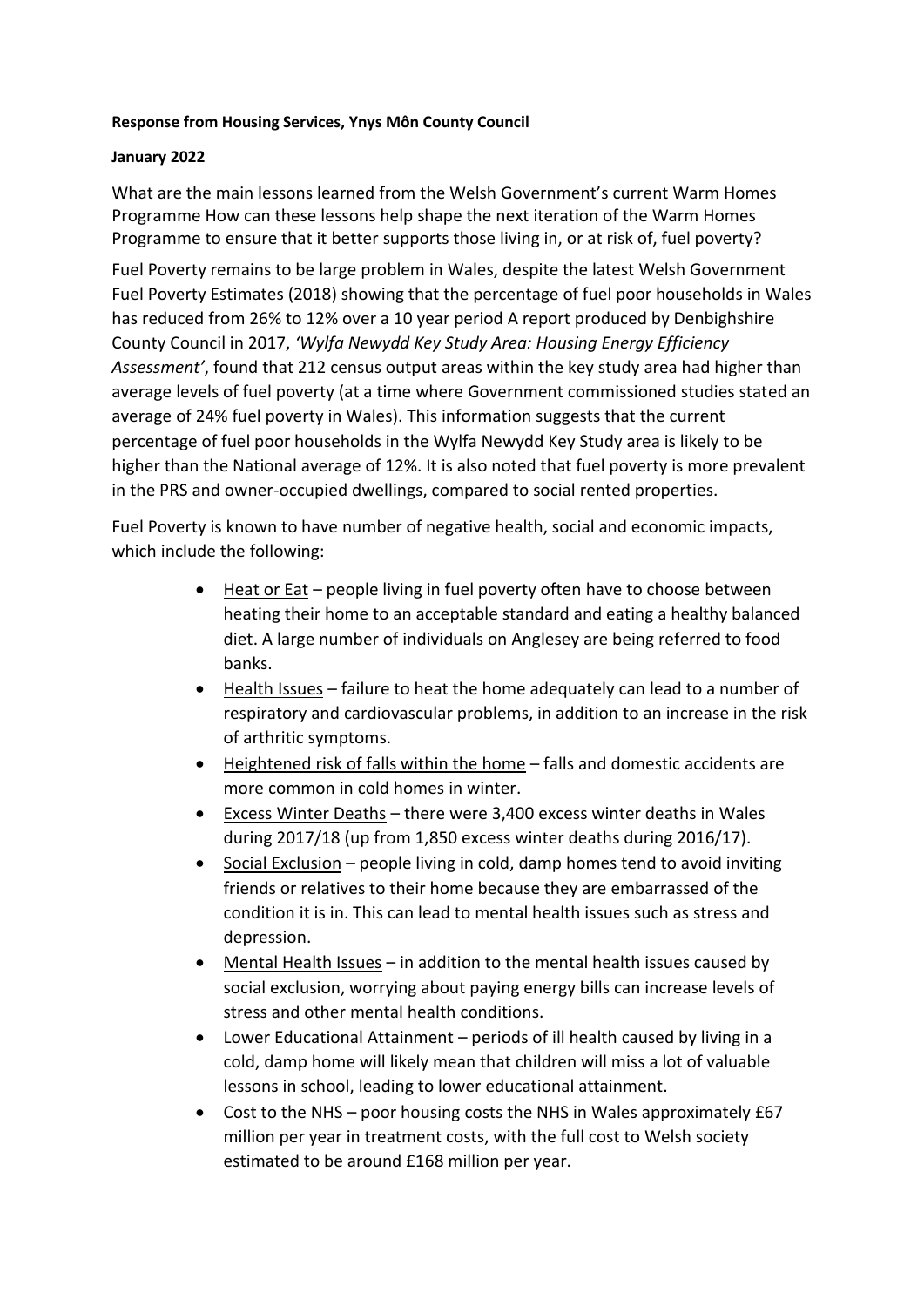- Wider impacts on the economy through increased days lost due to sickness, and reduced disposable household income that might otherwise be spent in the local economy.
- Increase in poor quality housing stock poorly heated/insulted homes can lead to damp and mould.

As the recent WAO report on Cartrefi Clyd programme states:

The Cartrefi Clyd Programme comprises the Nest and Arbed schemes that have been a key part of the Welsh Government's strategic ambitions to reduce and ultimately eradicate fuel poverty. The Arbed scheme ended in early November 2021.The Welsh Government has reiterated its commitment to tackling fuel poverty and decarbonising homes in the Programme for Government 2021 to 2026.

The types of heating systems offered to households will need to shift to newer and greener technologies. But this is likely to come at an additional cost. The Welsh Government will also need to be clearer about the core purpose of Nest and consider the continued viability of the area-based approach used by the Arbed scheme given its under-delivery.

Reference could also be made to previous evaluation reports, such as Arbed 1 evaluation report by Cardiff University.

# **what should the eligibility criteria for home energy efficiency measures be?**

There should be a more co-ordinated approach to the matters highlighted above by using current and available data to target the most vulnerable to fuel poverty. As fuel costs rise more people will be experiencing fuel poverty Cartrefi Clyd should have a targeted eligibility criteria moving forward. The Government should use a fabric fist approach taking into consideration the need to achieve zero carbon as set, this should include a range of energy measures.

The eligibility criteria for the Nest scheme should be looked at, there should be improved co-ordination of the Cartrefi Clyd scheme so that both schemes work better together.

Warm Homes programme should reflect the recommendations made by the *'Better Homes, Better Wales, Better World – Decarbonising existing homes in Wales'* review.

Consideration should be given to the in work fuel poor, this could be achieved by working with agencies/providers such as the Trussell Trust, Supporting People, Families First and Flying Start.

The Scottish Government published their "*Draft Fuel Poverty Strategy for Scotland 2018*" in June 2018. Welsh Government should consider implementing some similar actions, such as considering the development of a fuel poverty assessment tool, engaging with councils to identify opportunities to make schemes work better locally, and ensuring robust and effective governance of any future programmes.

should the area-based approach to tackling fuel poverty (Arbed) continue?

The recent WAO report highlighted the need to review the viability of the area-based approach used by the Arbed am Byth scheme, given it has under-delivered in the past.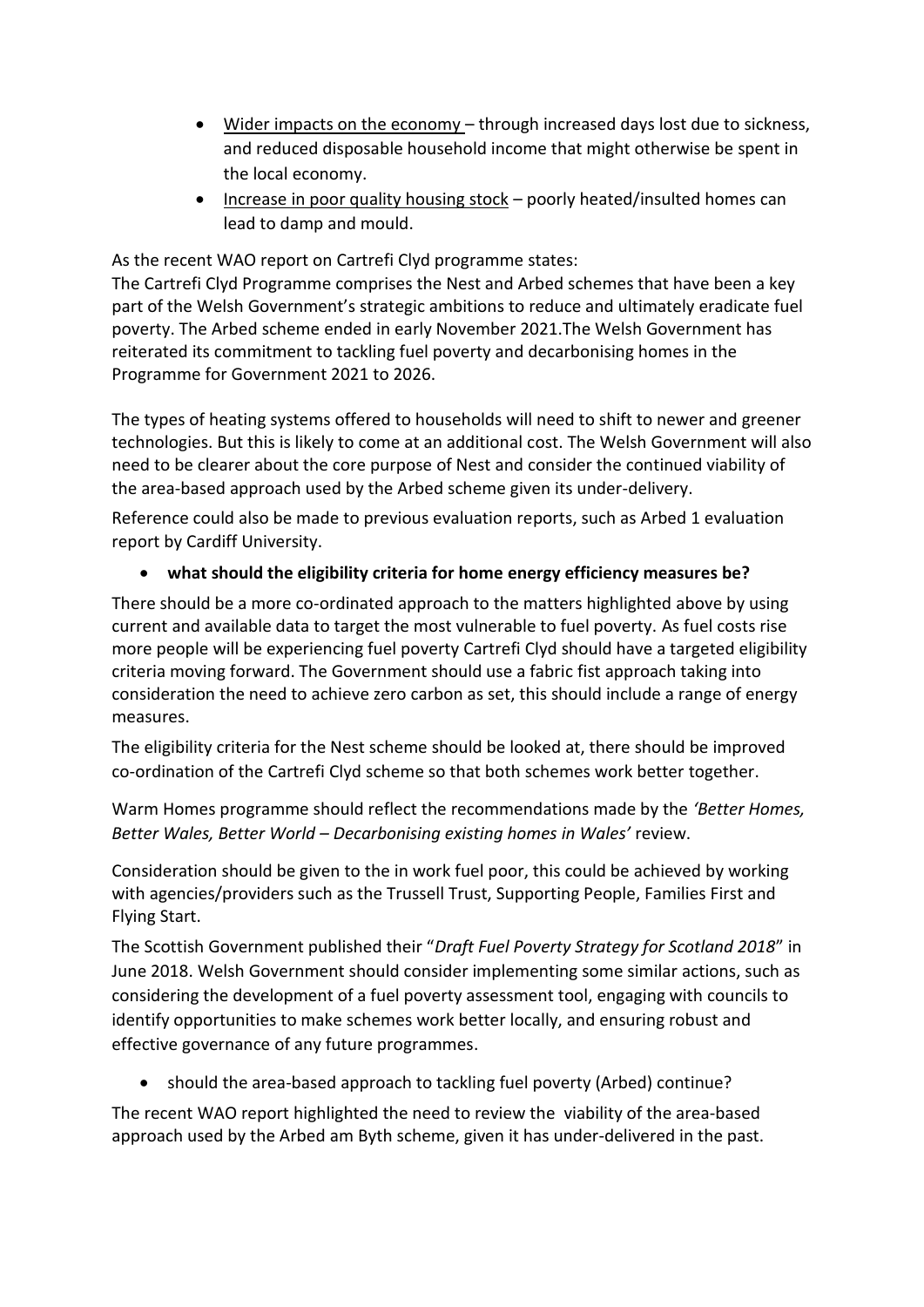The scheme experienced significant delays and considerably fewer fuel poor households received support than the Welsh Government wanted.

The WAO also highlighted that the scheme aimed to target clusters of very energy inefficient homes in deprived areas. However, it is not clear how many such clusters still exist.

There has been a lack of resource within Local Authorities to assist WG with the Nyth and Arbed am Byth schemes, revenue funding should be provided to LAs to assist with future implementation of Energy Efficiency Programmes.

This scheme could work better at a local level if there was better co-working / communication with local authorities. There has been limited / sporadic communication local authorities during Arbed am Byth Programme.

# **what specific support should be made available to meet the challenges associated with rural fuel poverty?**

There needs to be a better understanding of the lived experience of those living in rural communities and better engagement with those communities. A holistic approach should be provided in giving advice and assistance to people living in rural communities.

There is an opportunity to work with a range of stakeholders including Social Landlords at a more local level. Previous Arbed schemes offered the opportunity to work with Social Landlords and improve the stock and achieve economies of scale. Cartrefi Clyd schemes have the potential to boost economic development

Another barrier to tackling fuel poverty is the fact that many people will rarely identify themselves as living in fuel poverty. Welsh Government could work with Health Boards to ensure that GP practice managers are able to identify the signs of fuel poverty, and refer individuals to agencies who are able to help.

# **how can private sector landlords be encouraged to tackle fuel poverty amongst tenants?**

Cutting Fuel Poverty In The Private Rented Sector toolkit states that fuel poverty is highest in the PRS and this sector also has the highest fuel poverty gap1. The most recent statistics show that around 36% of private rental tenants in Wales are in fuel poverty2.

Compared with other housing tenures, the PRS has the largest proportion of the most energy inefficient F- and G-rated properties (as recorded on their Energy Performance Certificates), at 6.3%. This compares to around 0.7% of social housing3. 45.7% of households living in such properties are in fuel poverty.

Improving the Energy Performance of Privately Rented Homes in England and Wales by BEISS made policy proposals in 2021, consideration should be given to these.

By working with Rent Smart Wales there could be better co-ordination of the benefits for landlords to work with such schemes as Cartrefi Clyd. A targeted approach to include landlords could see a higher take up as currently the tenant is the person receiving the initial letters to take part.